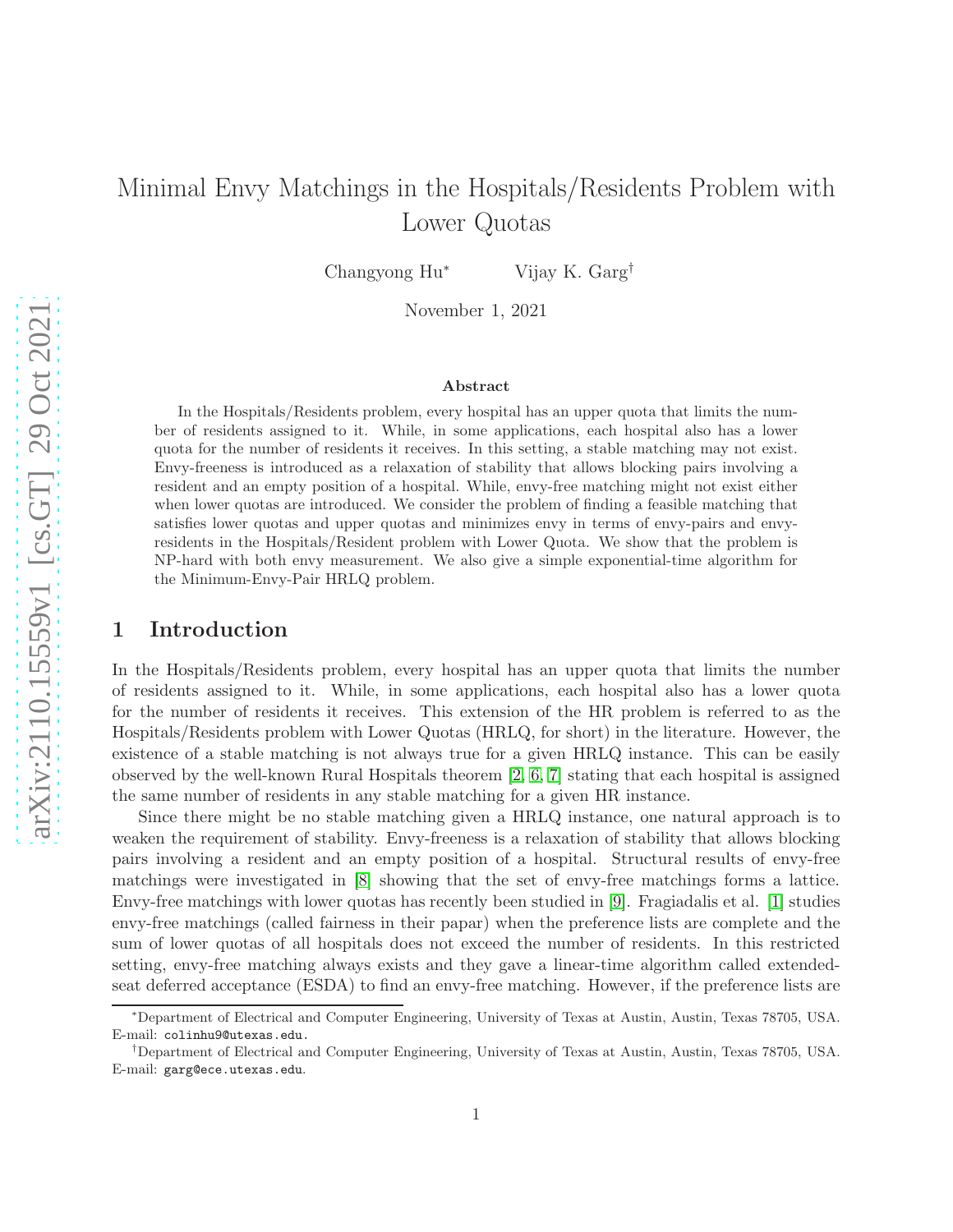not complete, envy-free matching may not exist. Yokoi [\[9\]](#page-8-4) provided a characterization of envy-free matchings in HRLQ, connecting them to stable matchings in a modified HR instance so that the existence of envy-free matching can be decided by running DA on this modified HR instance.

Given a HRLQ instance, we know that stable matchings or envy-free matchings might not exist. Hamada et al. [\[3\]](#page-8-6) considered the problem of minimizing the number of blocking pairs among all feasible matchings (feasible matching means a matching satisfies both lower and upper quotas of each hospital). They showed hardness of approximation of the problem and provided an exponential-time exact algorithm.

In this paper, we consider the problem of minimizing envy (defined later) among all feasible matchings given a HRLQ instance. Given a feasible matching, the envy among all residents can be measured by the number of envy-pairs or the number of residents involved in some envy-pairs.

We show that for both measurements, the problem is NP-hard. We also provide an exponentialtime algorithm to find a feasible matching minimizing the number of envy-pairs.

### 1.1 Related Works

Popular matching is another relaxation of stability which preserves "global" stability in the sense that no majority of residents wish to alter into another feasible matching. Popular matching always exists. Nasre and Nimbhorkar [\[5\]](#page-8-7) proposed an efficient algorithm to compute a maximum cardinality matching that is popular amongst all the feasible matchings in an HRLQ instance. When there exists a stable matching given a HRLQ instance, it is known that every stable matching is popular.

## 2 Preliminaries

An instance  $I = (G, \succ)$  of the Hospitals/Residents Problem with Lower Quotas (HRLQ for short) consists of a bipartite graph  $G = (R \cup H, E)$ , where R is a set of residents and H is a set of hospitals, and an edge  $(r, h) \in E$  denotes that r and h are mutually acceptable, and a preference system ≻ such that every vertex (resident and hospital) in G ranks its neighbors in a strict order, referred as the preference list of the vertex. If a vertex a prefers its neighbor  $b_1$  over  $b_2$ , we denote it by  $b_1 \succ_a b_2$ . Each hospital h has a lower quota  $l_h$  and an upper quota  $u_h$   $(0 \leq l_h \leq u_h)$ . Sometimes we write  $[l_h, u_h]$  to denote the lower and upper quota for some hospital h.

A matching  $M \subseteq E$  in G is an assignment of residents to hospitals such that each resident is matched to at most one hospital, and every hospital h is matched to at most  $u<sub>h</sub>$  residents. Let  $M(r)$ denote the hospital that r is matched in M. If r is unmatched in M, we let  $M(r) = \emptyset$ . For any neighbor h of r, we have  $h \succ r \emptyset$  since we assume that any resident prefers to be matched over to be unmatched. We say that a hospital h is under-subscribed in M if  $|M(h)| < u_h$ , h is fully-subscribed if  $|M(h)|= u_h$ , h is over-subscribed if  $|M(h)|> u_h$  and h is deficient if  $|M(h)|< l_h$ . A matching M is feasible in a HRLQ instance if no hospital is deficient or over-subscribed in  $M$ . The HRLQ problem is to match residents to hospitals under some optimality condition such that the matching is feasible. Envy-freeness is defined as follows.

**Definition 1.** Given a matching M, a resident-hospital pair  $(r, h)$  is an *envy-pair* if  $h \succ_r M(r)$ and  $r \succ_h r'$  for some  $r' \in M(h)$ .

**Definition 2.** Given a matching  $M$ , a resident r has *justified envy* toward r' who is matched to hospital h if  $h \succ_r M(r)$  and  $r \succ_h r'$ .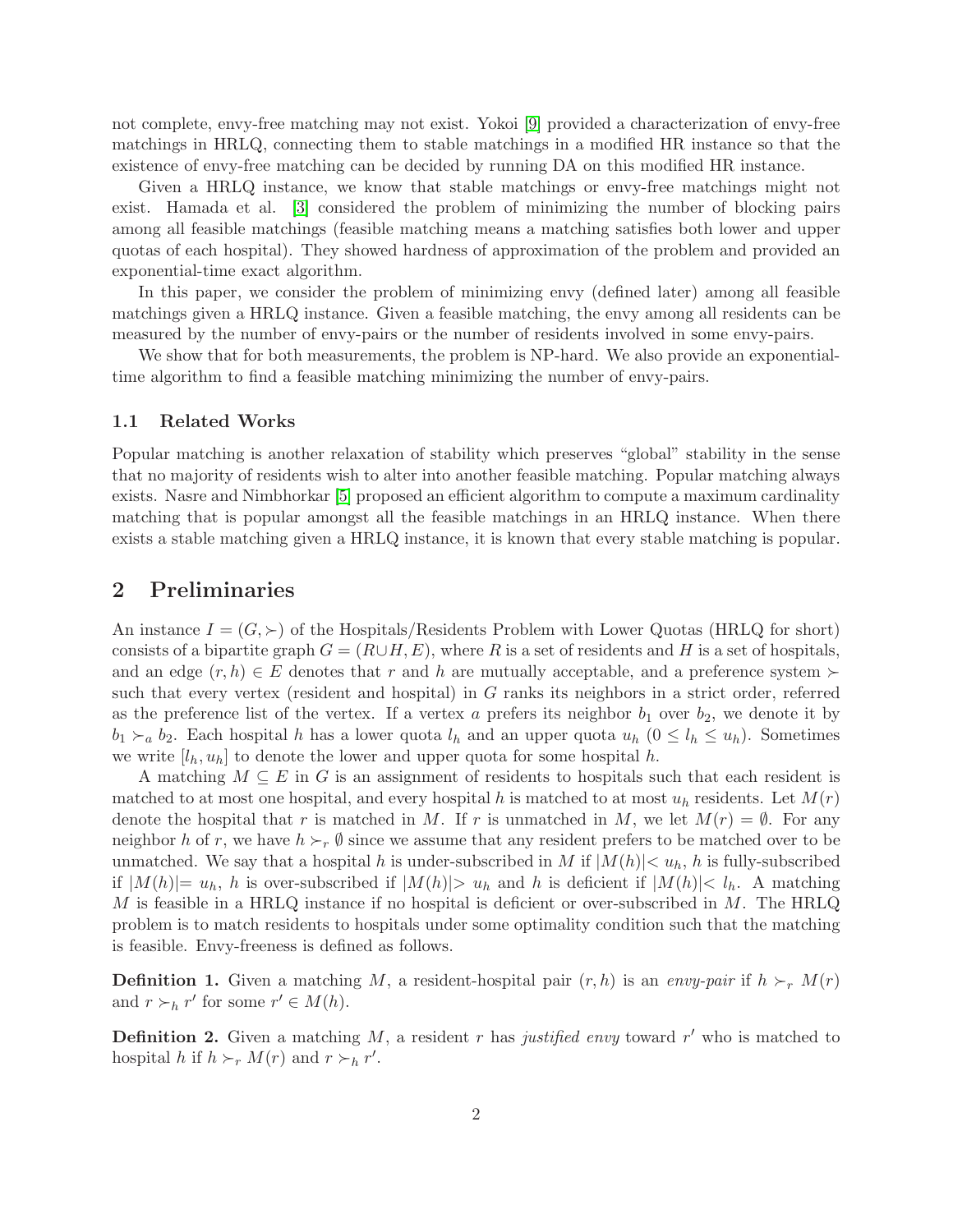Definition 3. A matching M is *envy-free* if there is no *envy-pair* in M. Equivalently, a matching M is envy-free if no resident has *justified envy* toward other residents in M.

In case that envy-free matchings may not exist in a given HRLQ instance. We define two other problems that minimizes envy in terms of envy-pairs and envy-residents.

Minimum-Envy-Pair Hospitals/Residents Problem with Lower Quotas (Min-EP HRLQ for short) is the problem of finding a feasible matching with the minimum number of envy-pairs. 0-1 Min-EP HRLQ is the restriction of Min-EP HRLQ where a quota of each hospital is either  $[0,1]$ or  $[1, 1]$ .

**Definition 4.** Given a matching  $M$ , a resident r is an envy-resident if there exists h such that  $(r, h) \in E$  is an envy-pair in M.

Minimum-Envy-Resident Hospitals/Residents Problem with Lower Quotas (Min-ER HRLQ for short) is the problem of finding a feasible matching with minimum number of envy-residents. 0-1 Min-ER HRLQ is defined similarly.

We assume without loss of generality that the number of residents is at least the sum of the lower quotas of all hospitals, since otherwise there is no feasible matching. In other papers, they impose the Complete List restriction (CL-restriction for short). There always exists envy-free matchings in CL-restriction instances, and a maximum-size one can be found in polynomial time [\[1,](#page-8-5) [4\]](#page-8-8).

# 3 Minimum-Envy-Pair HRLQ

In this section, we consider the problem of minimizing the number of envy-pairs in HRLQ. We prove a NP-hardness result for 0-1 Min-EP HRLQ in the following theorem.

Theorem 5. *0-1 Min-EP HRLQ is NP-hard.*

*Proof.* We give a polynomial-time reduction from the well-known NP-complete problem Vertex Cover. Below is the definition of the decision version of the Vertex Cover problem. Given a graph  $G = (V, E)$  and a positive integer  $K \leq |V|$ , we are asked if there is a subset  $C \subseteq V$  such that  $|C| \leq K$ , which contains at least one endpoint of each edge of G.

**Reduction:** Given a graph  $G = (V, E)$  and a positive integer K, which is an instance of the Vertex Cover problem, we construct an instance I of 0-1 Min-EP HRLQ. Define  $n = |V|$ ,  $m = |E|$ and  $l = n^2 + 1$ . The set of residents is  $R = C \cup F \cup S$  and the set of hospitals is  $H = V \cup T$ . Each set is defined as follows:

$$
C = \{c_i \mid 1 \le i \le K\}
$$
  
\n
$$
F = \{f_i \mid 1 \le i \le n - K\}
$$
  
\n
$$
S^{i,j} = \{s_{0,a}^{i,j} \mid 1 \le a \le l\} \cup \{s_{1,a}^{i,j} \mid 1 \le a \le l\} ((v_i, v_j) \in E, i < j)
$$
  
\n
$$
S = \bigcup_{i \in S} S^{i,j}
$$
  
\n
$$
V = \{v_i \mid 1 \le i \le n\}
$$
  
\n
$$
T^{i,j} = \{t_{0,a}^{i,j} \mid 1 \le a \le l\} \cup \{t_{1,a}^{i,j} \mid 1 \le a \le l\} ((v_i, v_j) \in E, i < j)
$$
  
\n
$$
T = \bigcup_{i \in S} T^{i,j}
$$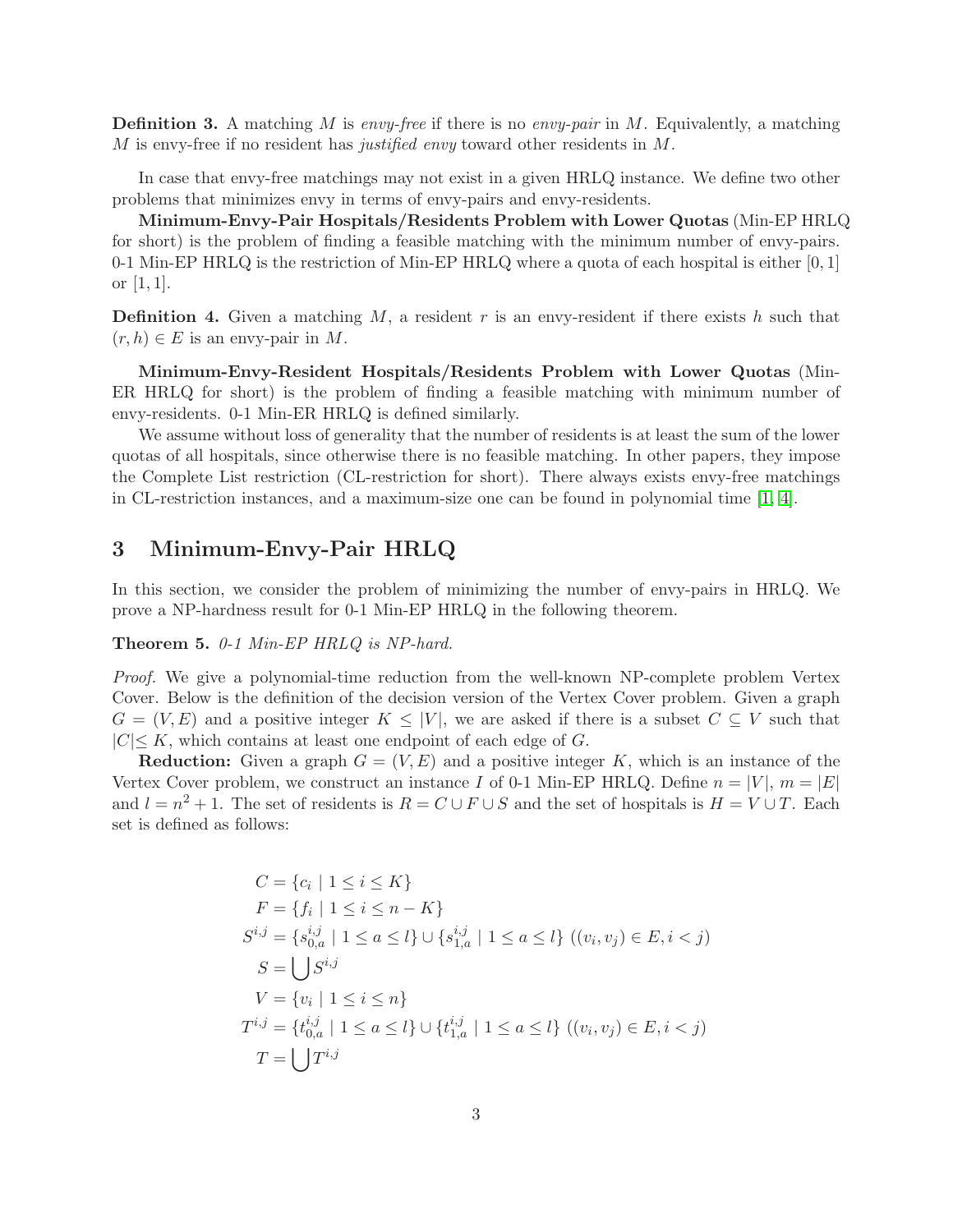Each hospital in  $H = V \cup T$  has a quota [1, 1]. Note that  $|C| + |F| = |V| = n$  and  $|S| = |T| = 2ml$ . Thus  $|H|+|R|=2n+4ml$ , which is polynomial in n and m.

Next, we construct the preference lists of I. The preference lists of residents is shown as follows:

| $c_i :  [V] $                                                                       | $(1 \leq i \leq K)$         |
|-------------------------------------------------------------------------------------|-----------------------------|
| $f_i:[[V]]$                                                                         | $(1 \leq i \leq n-K)$       |
| $s_{0.1}^{i,j}$ : $t_{0.1}^{i,j}$ v <sub>i</sub> $t_{1.1}^{i,j}$                    | $((v_i, v_j) \in E, i < j)$ |
| $s_{0,2}^{i,j}: t_{0,2}^{i,j}$ $v_i$ $t_{0,3}^{i,j}$                                | $((v_i, v_j) \in E, i < j)$ |
|                                                                                     |                             |
| $s_{0,l-1}^{i,j}:t_{0,l-1}^{\imath,\jmath} \quad v_i \quad t_{0,l}^{\imath,\jmath}$ | $((v_i, v_j) \in E, i < j)$ |
| $s_{0,l}^{i,j}: t_{0,l}^{i,j}$ $v_i$ $t_{0,1}^{i,j}$                                | $((v_i, v_j) \in E, i < j)$ |
| $s_{1,1}^{i,j}: t_{0,2}^{i,j}$ $v_j$ $t_{1,2}^{i,j}$                                | $((v_i, v_j) \in E, i < j)$ |
| $s_{1,2}^{i,j}: t_{1,2}^{i,j}$ $v_j$ $t_{1,3}^{i,j}$                                | $((v_i, v_j) \in E, i < j)$ |
|                                                                                     |                             |
| $s_{1,l-1}^{i,j}:t_{1,l-1}^{\imath,\jmath} \quad v_j \quad t_{1,l}^{\imath,\jmath}$ | $((v_i, v_j) \in E, i < j)$ |
| $s^{i,j}_{1,l}: t^{i,j}_{1,l} \quad v_j \quad t^{i,j}_{1,1}$                        | $((v_i, v_j) \in E, i < j)$ |

, where  $[[V]]$  denotes a fixed order of elements in V in an increasing order of indices. The preference lists of hospitals is shown as follows:

$$
v_{i}: [[C]] [[S_{i}]] [[F]] \qquad (1 \leq i \leq n)
$$
\n
$$
t_{0,1}^{i,j}: s_{0,1}^{i,j} s_{0,l}^{i,j} \qquad ((v_{i}, v_{j}) \in E, i < j)
$$
\n
$$
t_{0,2}^{i,j}: s_{1,1}^{i,j} s_{0,2}^{i,j} \qquad ((v_{i}, v_{j}) \in E, i < j)
$$
\n
$$
\vdots
$$
\n
$$
t_{0,l-1}^{i,j}: s_{0,l-2}^{i,j} s_{0,l-1}^{i,j} \qquad ((v_{i}, v_{j}) \in E, i < j)
$$
\n
$$
t_{0,l}^{i,j}: s_{0,l-1}^{i,j} s_{0,l}^{i,j} \qquad ((v_{i}, v_{j}) \in E, i < j)
$$
\n
$$
t_{1,1}^{i,j}: s_{0,1}^{i,j} s_{1,2}^{i,j} \qquad ((v_{i}, v_{j}) \in E, i < j)
$$
\n
$$
\vdots
$$
\n
$$
t_{1,l-1}^{i,j}: s_{1,l-2}^{i,j} s_{1,l-1}^{i,j} \qquad ((v_{i}, v_{j}) \in E, i < j)
$$
\n
$$
t_{1,l-1}^{i,j}: s_{1,l-1}^{i,j} s_{1,l}^{i,j} \qquad ((v_{i}, v_{j}) \in E, i < j)
$$
\n
$$
t_{1,l}^{i,j}: s_{1,l-1}^{i,j} s_{1,l}^{i,j} \qquad ((v_{i}, v_{j}) \in E, i < j)
$$

, where  $[[C]]$  and  $[[F]]$  are as before a fixed order of all the residents in C and F, respectively, in an increasing order of indices,  $[[S_i]]$  is an arbitrary order of all the residents in S that is acceptable to  $v_i$  as determined by the preference lists of residents.

Since each hospital in  $V \cup T$  has a quota [1, 1], any feasible matching must be a perfect matching in I. Further, the subgraph between  $C \cup F$  and V is a complete graph and there is no edge between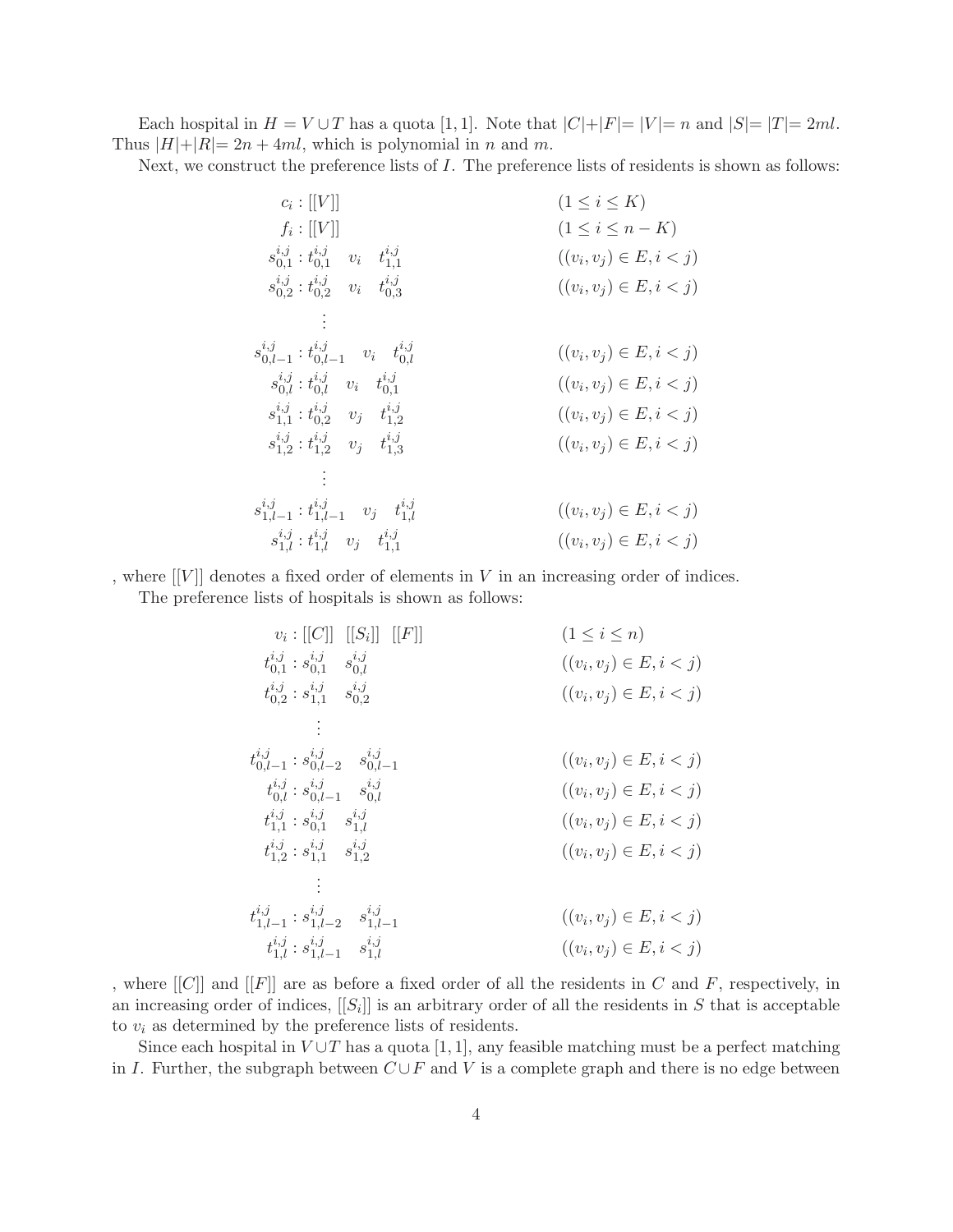$C \cup F$  and T in I. Thus, any feasible matching must include a perfect matching between  $C \cup F$ and  $V$ .

For each edge  $(v_i, v_j) \in E(i < j)$ , there are the set of residents  $S^{i,j}$  and the set of hospitals  $T^{i,j}$ . We call this pair of sets a  $g_{i,j}$ -gadget, and write it as  $g_{i,j} = (S^{i,j}, T^{i,j})$ . For each gadget  $g_{i,j}$ , let us define two perfect matchings between  $S^{i,j}$  and  $T^{i,j}$  as follows:

$$
M_0^{i,j} = \{ (s_{0,1}^{i,j}, t_{0,1}^{i,j}), (s_{0,2}^{i,j}, t_{0,2}^{i,j}), \cdots, (s_{0,l-1}^{i,j}, t_{0,l-1}^{i,j}), (s_{0,l}^{i,j}, t_{0,l}^{i,j}),
$$
  
\n
$$
(s_{1,1}^{i,j}, t_{1,2}^{i,j}), (s_{1,2}^{i,j}, t_{1,3}^{i,j}), \cdots, (s_{1,l-1}^{i,j}, t_{1,l}^{i,j}), (s_{1,l}^{i,j}, t_{1,1}^{i,j}) \}, and
$$
  
\n
$$
M_1^{i,j} = \{ (s_{0,1}^{i,j}, t_{1,1}^{i,j}), (s_{0,2}^{i,j}, t_{0,3}^{i,j}), \cdots, (s_{0,l-1}^{i,j}, t_{0,l}^{i,j}), (s_{0,l}^{i,j}, t_{0,1}^{i,j}),
$$
  
\n
$$
(s_{1,1}^{i,j}, t_{0,2}^{i,j}), (s_{1,2}^{i,j}, t_{1,2}^{i,j}), \cdots, (s_{1,l-1}^{i,j}, t_{1,l-1}^{i,j}), (s_{1,l}^{i,j}, t_{1,l}^{i,j}) \}
$$

Figure [1](#page-4-0) shows  $M_0^{i,j}$  and  $M_1^{i,j}$  on preference lists of  $S^{i,j}$ .

$$
\begin{array}{ccccccccc} s_{0,1}^{i,j} & : & t_{0,1}^{i,j} & v_i & t_{1,1}^{i,j} & s_{0,1}^{i,j} & : & t_{0,1}^{i,j} & v_i & t_{1,1}^{i,j} \\ s_{0,2}^{i,j} & : & \frac{t_{0,2}^{i,j}}{t_{0,2}^{i,j}} & v_i & t_{0,3}^{i,j} & s_{0,2}^{i,j} & : & t_{0,2}^{i,j} & v_i & \frac{t_{1,1}^{i,j}}{t_{0,3}^{i,j}} \\ s_{0,l-1}^{i,j} & : & t_{0,l-1}^{i,j} & v_i & t_{0,l}^{i,j} & s_{0,l-1}^{i,j} & : & t_{0,l-1}^{i,j} & v_i & t_{0,l}^{i,j} \\ s_{0,l}^{i,j} & : & t_{0,l}^{i,j} & v_i & t_{0,1}^{i,j} & s_{0,l}^{i,j} & : & t_{0,l}^{i,j} & v_i & \frac{t_{1,j}^{i,j}}{t_{0,1}^{i,j}} \\ s_{1,1}^{i,j} & : & t_{1,2}^{i,j} & v_j & t_{1,2}^{i,j} & s_{1,2}^{i,j} & : & t_{0,2}^{i,j} & v_j & t_{1,2}^{i,j} \\ s_{1,2}^{i,j} & : & t_{1,2}^{i,j} & v_j & t_{1,3}^{i,j} & s_{1,2}^{i,j} & : & t_{1,2}^{i,j} & v_j & t_{1,3}^{i,j} \\ s_{1,l-1}^{i,j} & : & t_{1,l-1}^{i,j} & v_j & t_{1,l}^{i,j} & s_{1,l-1}^{i,j} & : & t_{1,l-1}^{i,j} & v_j & t_{1,1}^{i,j} \\ s_{1,l}^{i,j} & : & t_{1,l}^{i,j} & v_j & t_{1,1}^{i,j} & s_{1,l}^{i,j} & : & t_{1,l}^{i,j} & v_j & t_{1,1}^{i,j} \\ \end{array}
$$

<span id="page-4-0"></span>Figure 1: Matchings  $M_0^{i,j}$  (left) and  $M_1^{i,j}$  (right)

<span id="page-4-1"></span>**Lemma 6.** For a gadget  $g_{i,j} = (S^{i,j}, T^{i,j})$ ,  $M_0^{i,j}$  and  $M_1^{i,j}$  are the only perfect matchings between  $S^{i,j}$ and  $T^{i,j}$ . Furthermore, each  $M_0^{i,j}$  and  $M_1^{i,j}$  contains an unique envy-pair  $(r, h)$  such that  $r \in S^{i,j}$ *and*  $h \in T^{i,j}$ .

*Proof.* Consider the induced subgraph  $G^{i,j}$  that contains only  $S^{i,j}$  and  $T^{i,j}$ . One can see that  $G^{i,j}$ is a cycle of length 4l. Hence there are only two perfect matchings between  $S^{i,j}$  and  $T^{i,j}$ , and they are actually  $M_0^{i,j}$  and  $M_1^{i,j}$ . Moreover, it is easy to check that  $M_0^{i,j}$  contains only one envy-pair  $(s_{1,1}^{i,j}, t_{0,2}^{i,j})$  and  $M^{i,j_1}$  contains only one envy-pair  $(s_{0,1}^{i,j}, t_{0,1}^{i,j})$ .  $\Box$ 

We now ready to show the NP-hardness of 0-1 Min-EP HRLQ.

<span id="page-4-2"></span>Lemma 7. *If* G *is a "yes" instance of the Vertex Cover problem, then* I *has a solution with at*  $most\ n^2 + m\ \textit{envy-pairs}.$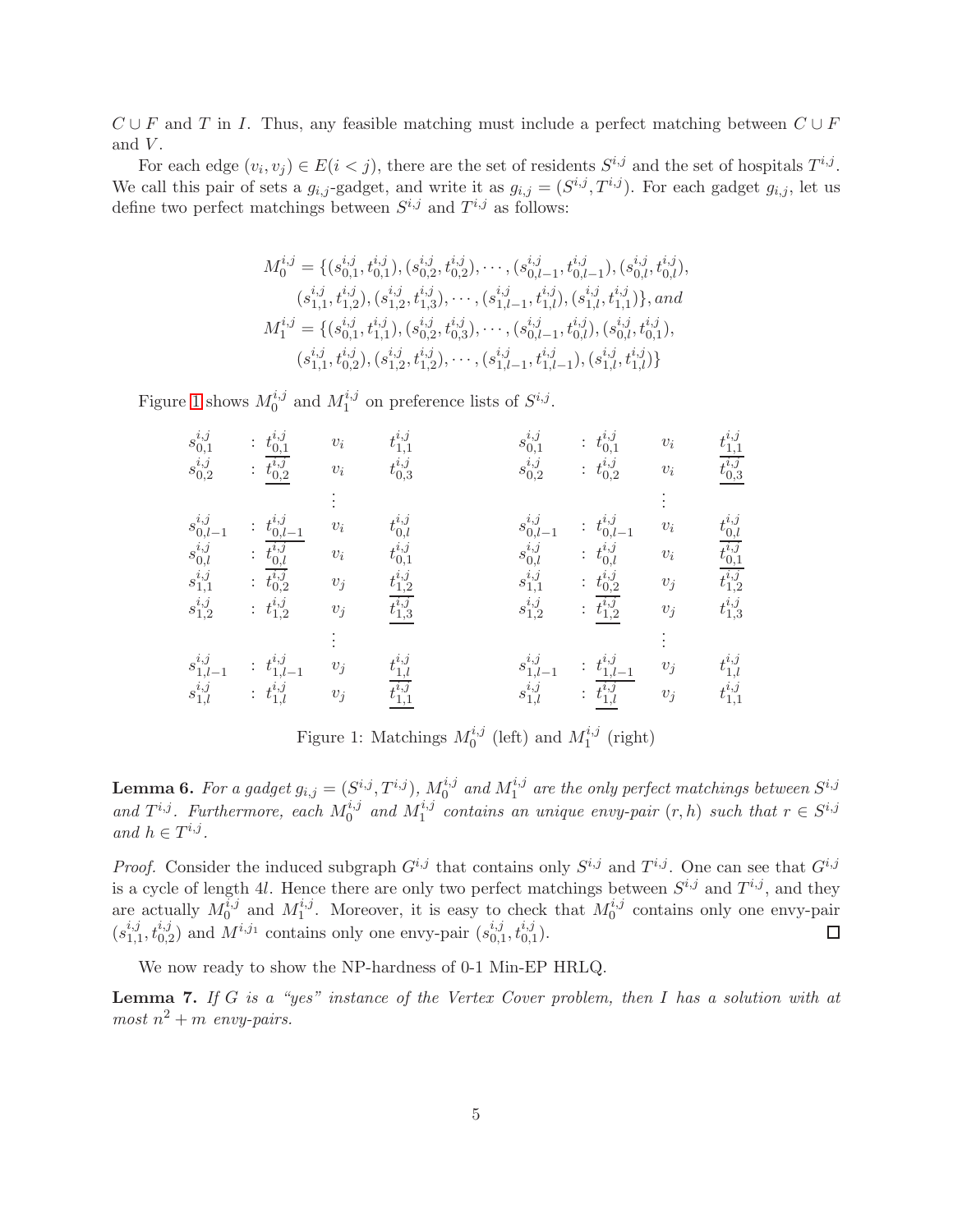*Proof.* If G is a "yes" instance of the Vertex Cover problem, then G has a vertex cover of size exactly K. Let this vertex cover be  $V_c \subseteq V$  and let  $V_f = V \backslash V_c$ . We construct a matching M of I according to  $V_c$ . We match each hospital in  $V_c$  to each resident in C and each hospital in  $V_f$  to each resident in F in an arbitrary way. Since  $|C \cup F| = |V| = n$ , there are at most  $n^2$  envy-pairs between  $C \cup F$  and V.

Since  $V_c$  is a vertex cover of G, for each edge  $(v_i, v_j)$ , either  $v_i$  or  $v_j$  is included in  $V_c$ . Thus for each gadget  $g_{i,j} = (S^{i,j}, T^{i,j})$  corresponding to the edge  $(v_i, v_j)$ , if  $v_i \in V_c$ , we use  $M_1^{i,j}$  as part of our matching M, otherwise, use  $M_0^{i,j}$ . By constructing in this way, it is easy to see that neither  $v_i$ nor  $v_j$  can be involved in an envy-pair. Also, by Lemma [6,](#page-4-1) there is only one envy-pair between  $S^{i,j}$ and  $T^{i,j}$ . Thus, the total number of envy-pairs is at most  $n^2 + m$  w.r.t M.  $\Box$ 

Lemma 8. *If* G *is a "no" instance of the Vertex Cover problem, then any solution of* I *has at least*  $n^2 + m + 1$  *envy-pairs.* 

*Proof.* It is equivalent to prove that if I admits a feasible matching M with less than  $n^2 + m + 1$ envy-pairs, then  $G$  has a vertex cover of size at most  $K$ . M must be a perfect matching and must be a one-to-one correspondence between  $C \cup F$  and V in order to be a feasible matching. Since all V are matched to  $C \cup F$ , for each gadget  $g_{i,j} = (S^{i,j}, T^{i,j})$ , by Lemma [6,](#page-4-1) there are only two possibilities,  $M_0^{i,j}$  and  $M_1^{i,j}$  and either matching admits one envy-pair within each  $g_{i,j}$ . Totally we have  $m$  envy-pairs between  $S$  and  $T$ .

Suppose we choose  $M_0^{i,j}$  for  $g_{i,j}$ . If  $v_j$  is matched with a resident in F, there are l envy-pairs between  $v_j$  and  $S^{i,j}$ . Then we have  $l + m = n^2 + m + 1$  envy-pairs, contradicting the assumption. Thus,  $v_j$  must be matched with a resident in C. By the same argument, if  $M_1^{i,j}$  is chosen,  $v_i$  must be matched with a resident in C. Hence, for each edge  $(v_i, v_j)$ , either  $v_i$  or  $v_j$  is matched with a resident in C. It is obvious that the set of vertices matched with residents in C is a vertex cover of size K. This completes the proof.  $\Box$ 

Thus a polynomial-time algorithm for 0-1 Min-EP HRLQ would solve the Vertex Cover problem, implying P=NP.  $\Box$ 

Note that the reduction above also implies NP-hardness of 0-1 Min-BP HRLQ because all envy-pairs are blocking pairs and the construction in Lemma [7](#page-4-2) does not generate any wasteful pairs (non-envy blocking pairs). [\[3\]](#page-8-6) gives stronger results showing 0-1 Min-BP HRLQ is hard to approximate within the ratio of  $(|H|+|R|)^{1-\epsilon}$  for any positive constant  $\epsilon$  even if all preference lists are complete. While, the reduction can not be used for 0-1 Min-EP HRLQ because there exists envy-free matchings when all preference lists are complete [\[1\]](#page-8-5) (or a weaker requirement such that all hospitals with positive lower quotas has complete preference lists over all residents [\[4\]](#page-8-8)) and a maximum-size envy-free matching can be found in linear time.

#### 3.1 A Simple Exponential-Time Algorithm

Let I be a given instance. Starting from  $k = 1$ , we guess a set B of k envy-pairs. There are at most  $|E|^k$  choices of B. For each choice of B, we delete each  $(r, h) \in B$ . Let I' be the modified instance. We apply Yokoi's algorithm to find an envy-free matching in  $I'$ . If the algorithm outputs an envy-free matching  $M$ , then it is the desired solution, otherwise, we proceed to the next guess. If we run out of all guess of B for a fixed k, we increment k by 1 and proceed as before until we find a desired solution.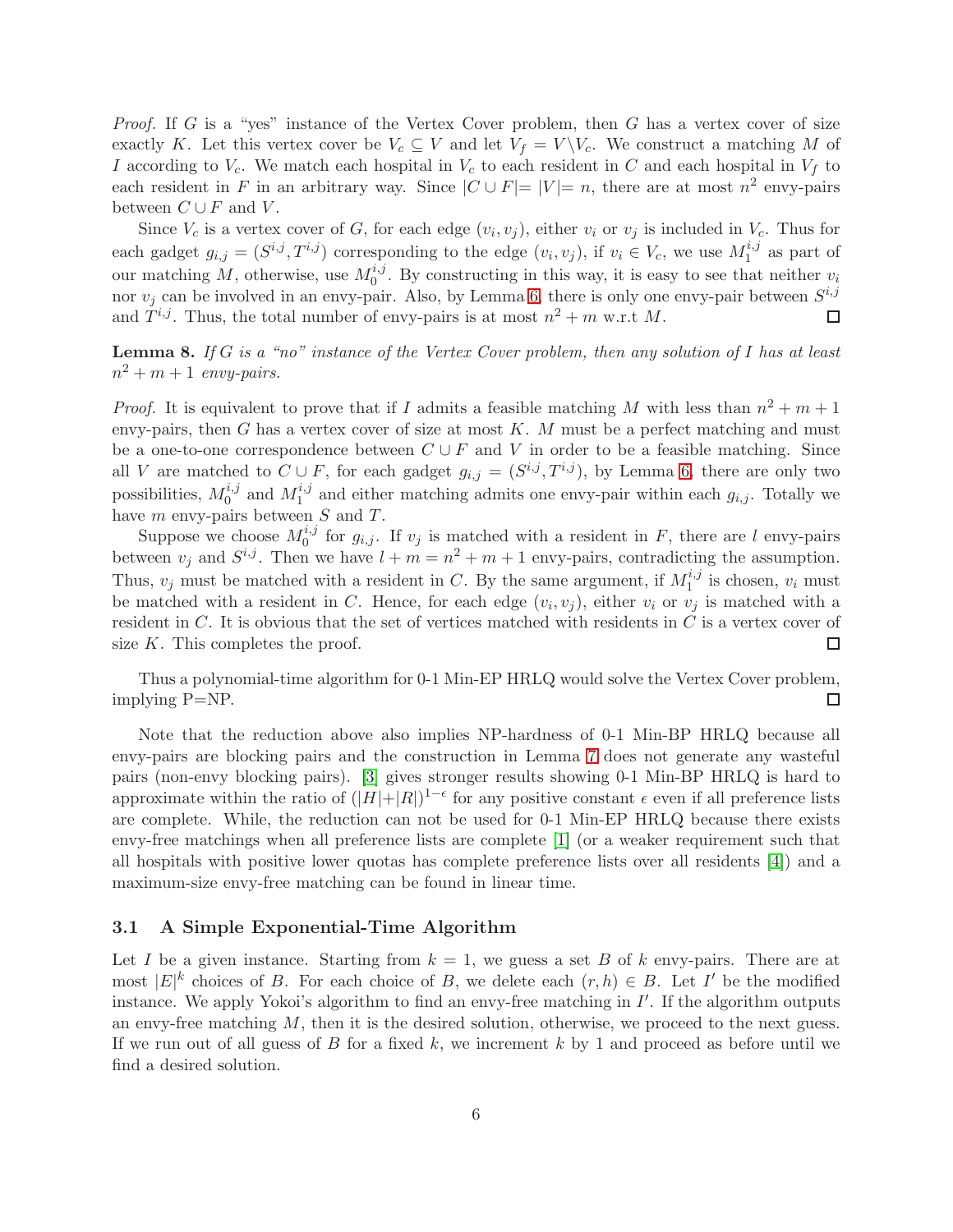**Theorem 9.** There is an  $O(|E|^{t+1})$ -time exact algorithm for Min-EP HRLQ where t is the number *of envy-pairs in an optimal solution of a given instance.*

*Proof.* If the algorithm ends when  $k < t$ , then the output matching M is an envy-free matching in  $I'$  and the set  $\overline{B}$  can only introduce at most  $k$  envy-pairs, contradicting that  $t$  is minimum number of envy-pairs in any feasible matching of instance I. Consider the execution of the algorithm for  $k = t$  and any optimal solution  $M_{opt}$  and let our current guess B contains exactly the t envy-pairs of  $M_{opt}$ . Then it is easy to see that  $M_{opt}$  is envy-free in I' and satisfies all the lower quotas. Hence if we apply Yokoi's algorithm, we find a matching  $M$  is envy-free and satisfies all the lower quotas. Thus M has at most  $t$  envy-pairs in the original instance  $I$  and it is our desired solution.

For the time complexity, Yokoi's algorithm runs in  $O(|E|)$  time and for each k, we apply Yokoi's algorithm at most  $|E|^k$  times. Therefore, the total time is at most  $\sum_{k=1}^t O(|E|^{k+1}) = O(|E|^{t+1})$ .

## 4 Minimum-Envy-Resident HRLQ

In this section, we consider the problem of minimizing the number of envy-residents in HRLQ. We prove a NP-hardness result for Min-ER HRLQ in the following theorem.

Theorem 10. *Min-ER HRLQ is NP-hard.*

*Proof.* We give a polynomial-time reduction from the NP-complete problem CLIQUE. In CLIQUE, we are given a graph  $G = (V, E)$  and a positive integer  $K \leq |V|$ , and asked if G contains a complete graph with  $K$  vertices as a subgraph.

**Reduction:** Given a graph  $G = (V, E)$ , and a positive integer  $K \leq |V|$ , which is an instance of the CLIQUE problem, we construct in instance I of Min-ER HRLQ. Define  $n = |V|$ ,  $m = |E|$ and  $t = n + 1$ . The set of residents is  $R = C \cup F \cup E'$  and the set of hospital is  $H = V \cup \{x\}$ . Each set is defined as follows:

$$
C = \{c_i \mid 1 \le i \le K\}
$$
  
\n
$$
F = \{f_i \mid 1 \le i \le n - K\}
$$
  
\n
$$
E' = \{e_{i,j}^k \mid (v_i, v_j) \in E, 1 \le k \le t\}
$$
  
\n
$$
V = \{v_i \mid 1 \le i \le n\}
$$

Each hospital in V has a quota [1, 1] and the hospital x has a quota  $[mt, mt]$ . The preference lists of residents and hospitals is shown as follows:

$$
c_{i}:[[V]] \qquad (1 \leq i \leq K)
$$
\n
$$
f_{i}:[[V]] \qquad (1 \leq i \leq K)
$$
\n
$$
e_{i,j}^{k}: v_{i} \quad v_{j} \quad x \qquad ((v_{i}, v_{j}) \in E, 1 \leq k \leq t)
$$
\n
$$
v_{i}:[[C]] [[E_{i}'] [[F]] \qquad (1 \leq i \leq n)[1,1]
$$
\n
$$
x:[[E']] \qquad [mt, mt]
$$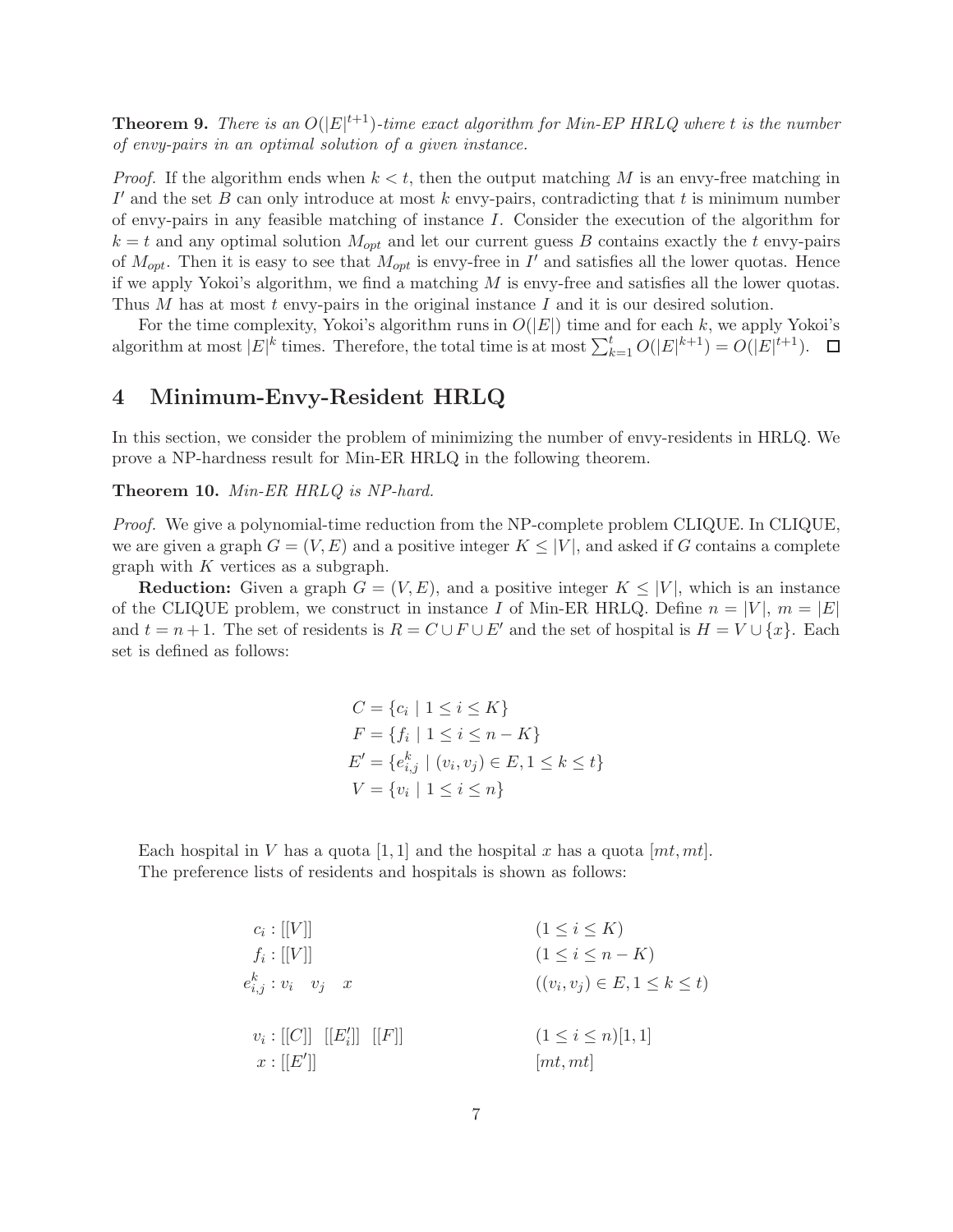, where  $[[V]]$  are a fixed order of all hospitals in V in an increasing order of indices,  $[[C]]$  and  $[[F]]$ are a fixed order of all the residents in  $C$  and  $F$ , respectively, in an increasing order of indices,  $[[E'_{i}]]$  is an arbitrary order of all the residents in  $E'$  that is acceptable to  $v_{i}$  as determined by the preference lists of residents.  $[[E']]$  are a fixed order of all residents in  $E'$  in an increasing order of indices.

<span id="page-7-0"></span>Lemma 11. *If* I *is a "yes" instance of CLIQUE, then there is a feasible matching of* I *having at*  $most (m - {K \choose 2})t + n$  *envy-residents.* 

*Proof.* Suppose that G has a clique  $V_c$  of size K. We will construct a matching M of I from  $V_c$ . We assign all the residents in  $C$  to the hospitals in  $V_c$  in an arbitrary way and all the residents in F to the hospitals in  $V \backslash V_c$  in an arbitrary way. Further, we match all the residents in E' to  $\{x\}$ . Clearly, M is feasible. Since  $V_c$  is a clique,  $(v_i, v_j) \in E$  for any pair  $v_i, v_j \in V_c(i \neq j)$ . There are t residents  $e_{i,j}^k(1 \leq k \leq t)$  associated with the edge  $(v_i, v_j)$ . Each of these residents  $e_{i,j}^k$  are assigned to the hospital x in M, which is the worst in  $e_{i,j}^k$ 's preference list and the hospitals  $v_i$  and  $v_j$  are assigned to residents in C, better than  $e_{i,j}^k$ . Hence all these residents  $e_{i,j}^k(v_i, v_j \in V_c, i \neq j)$  are not envy-residents. There are  $\binom{K}{2}t$  such residents and total number of residents is  $mt + n$ . Hence there are at most  $(m - {K \choose 2})t + n$  envy-residents. П

<span id="page-7-1"></span>Lemma 12. *If* I *is a "no" instance of CLIQUE, then any feasible matching of* I *contains at least*  $(m - {K \choose 2} + 1)t$  *envy-residents.* 

*Proof.* Suppose that there is a feasible matching M of I that contains less than  $(m - {K \choose 2} + 1)t$ envy-residents. We show that G contains a clique of size  $K$ . Note that M must match all the resident in E' to  $\{x\}$  because  $\{x\}$  has a quota  $[mt, mt]$  and is only acceptable to E'. Thus the hospitals V must only match to the residents in  $C \cup F$  and there is one-to-one correspondence between V and  $C \cup F$  in order for M to be feasible. Define  $V_c$  be the set of hospitals matched with C. Clearly  $V_c = K$ . We claim that  $V_c$  is a clique.

The total number of residents is  $mt+n$ . Since we assume that there are less than  $(m - {K \choose 2} + 1)t$ envy-residents, there are more than  $n + (\binom{K}{2} - 1)t$  non-envy-residents (obviously an non-envyresident is a resident that is not an envy-resident). Since  $|C|+|F|=n$ , there are more than  $(\binom{K}{2}-1)t$ non-envy-residents in E'. Consider the following partition of E' into t subsets:  $E'_k = \{e_{i,j}^k | (v_i, v_j) \in$ E} for each  $1 \leq k \leq t$ . There must exists a k such that  $E'_k$  contains at least  $\binom{K}{2}$  non-envy-residents by Pigeonhole principle. In order for  $e_{i,j}^k$  to be a non-envy-resident, we note that both  $v_i$  and  $v_j$  must match to some resident in C because if  $v_i$  or  $v_j$  is matched to F, we have an envy-pair contains  $e_{i,j}^k$ . Thus any pair of vertices in  $V_c$  causes such a non-envy-resident, implying that  $V_c$  is a clique.  $\Box$ 

Because  $t = n + 1$ , we have  $(m - {K \choose 2} + 1)t > (m - {K \choose 2})t + n$ . Hence by Lemma [11](#page-7-0) and Lemma [12,](#page-7-1) Min-ER HRLQ is NP-hard. □

# 5 Conclusion and Open Problems

In this paper, we give NP hardness results of minimizing envy in terms of envy-pairs and envyresidents in the Hospitals/Resident problem with Lower Quota. Hamada et al. [\[3\]](#page-8-6) showed hardness of approximation for the problem of minimizing the number of blocking pairs among all feasible